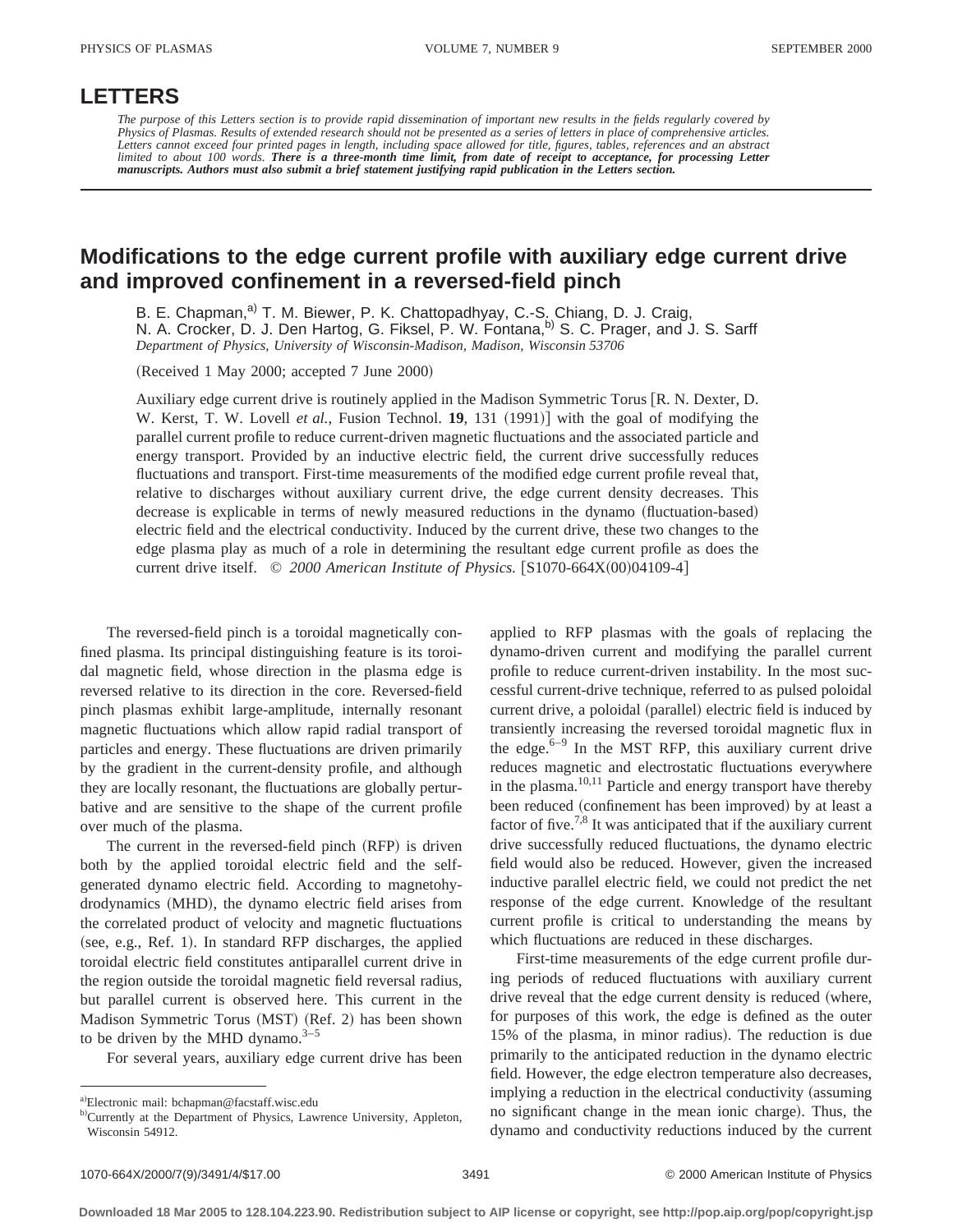

FIG. 1. In a discharge with auxiliary edge current drive and a period of improved confinement, (a) inductive parallel electric field at the plasma boundary, (b) parallel current 3 cm from the plasma boundary (48 cm minor radius), (c) rms fluctuation in the toroidal magnetic field, (d) estimated ohmic input power, and (e) soft x-ray intensity. Five poloidal electric field  $(E_\theta)$  pulses, which peak at the times indicated by arrows at the bottom of the figure, are followed by toroidal electric field  $(E_{\phi})$  reversal.

drive play as much of a role in determining the resultant edge current profile as does the current drive itself.

The data described here were gathered in MST plasmas with toroidal plasma currents ranging from 150–200 kA and line-averaged electron densities ranging from  $5-8$  $\times$ 10<sup>18</sup> m<sup>-3</sup>. The ohmically heated MST plasma has major and minor radii of 150 and 51 cm, respectively. The primary diagnostics used in this work are probes which are inserted into the plasma edge. One of the probes is comprised of both a Rogowski coil, used to measure the local current density, and a set of magnetic sensing coils, used to measure the local fluctuating and equilibrium magnetic field. A triple Langmuir probe was used to measure the edge electron temperature. A new optical probe was employed to measure velocity fluctuations of ions in the plasma edge.<sup>12</sup> The probe essentially consists of two optical fibers which transmit light from the plasma edge to a Doppler spectrometer.<sup>13</sup> Each fiber's view has a radial and a toroidal component, and the fibers face in opposite toroidal directions. Plates mounted across from each fiber limit the collection of light to a region extending 5 cm radially and toroidally. We have measured the velocity fluctuations of singly-ionized helium ions radiating at 4685.7 Å. To collect sufficient radiation, we fueled the discharges with helium. The other data discussed in this Letter were gathered in similar hydrogen or deuterium discharges.

A discharge in which auxiliary current drive induces a period of reduced fluctuations, improved confinement, and reduced edge current density is shown in Fig. 1. The auxiliary current drive begins at 11 ms, while the period of fluctuation and edge-current reduction begins around 13.5 ms. Figure  $1(a)$  contains the inductive parallel electric field at the plasma boundary,  $E_{\parallel} \equiv \mathbf{E} \cdot \mathbf{B}/B = (E_{\theta}B_{\theta} + E_{\phi}B_{\phi})/B$ , which is small before the current drive begins. Here, *B* is the equilibrium magnetic field, and the subscripts  $\theta$  and  $\phi$  represent the poloidal and toroidal directions, respectively. Normally,  $B_{\theta}$   $\gg B_{\phi}$  in the plasma edge. Thus, parallel current drive is most easily accomplished through an increase in  $E_{\theta}$ , which is induced by transiently increasing the reversed toroidal flux in the plasma edge. The poloidal electric field is induced in a series of five triangular-shaped pulses, which peak at the times indicated by arrows at the bottom of Fig. 1. At about 18 ms, when the last  $E_{\theta}$  pulse has decayed away, we reverse  $E_{\phi}$ . By this time, the edge toroidal magnetic field has increased significantly, to about  $B_{\phi}/2$ , and reversal of  $E_{\phi}$ yields a significant parallel electric field. This additional auxiliary current drive lengthens periods of reduced fluctuations. The first two  $E_{\parallel}(E_{\theta})$  pulses in Fig. 1 are largely obscured by brief electric field bursts, which are induced by bursts of plasma-generated toroidal flux and which will be described in more detail elsewhere. The bursts are also observed in the edge parallel current density,  $J_{\parallel} \equiv J \cdot B/B$ . Figure 1(b) contains  $J_{\parallel}$  measured 3 cm from the plasma boundary.

After the bursts cease, the current decays almost to zero, showing relatively little response to the auxiliary electric field pulses. In otherwise similar discharges with the same auxiliary-electric-field amplitude and timing, the transition to reduced edge current occurs at different times and occasionally not at all. The reduction of edge current is accompanied by reduced fluctuations and improved confinement. The reduction of toroidal magnetic fluctuations is illustrated in Fig.  $1(c)$ . Previously, periods such as this lasted only about 3 ms,<sup>7,8</sup> but reversal of  $E_{\phi}$  combined with longer and improved sustainment of  $E_\theta$  (achieved by increasing the number of electric field stages and by firing the stages closer together in time) has lengthened them up to  $10 \text{ ms.}^{14}$  The magnetic fluctuation reduction is accompanied by a reduction in the ohmic input power. A power-balance estimate of the ohmic power is shown in Fig.  $1(d)$ . While the decrease in the ohmic power is firmly established, the extent to which it decreases is not yet well-determined. The power-balance estimate depends on the time dependent magnetic stored energy, but the extreme changes to the magnetic field associated with improved electric field sustainment preclude accurate measurement of this quantity. This inaccuracy results in occasional zero values of the ohmic input power. In addition to the reduced ohmic input power, the plasma temperature increases, indicated qualitatively by the increasing soft x-ray emission in Fig.  $1(e)$ . In improved-confinement discharges similar to those described in this Letter, the total beta increases from 9% to 14%, due primarily to a large change in the on-axis electron temperature, which increases from 200 to 550 eV. At the same time, the energy confinement time increases from 1.4 to an estimated 9 ms.

The reduction of current density with auxiliary current drive, as well as a steepening of the current profile, occur over roughly the outer 15% of the plasma. Profiles of  $J_{\parallel}$ measured during standard discharges and during periods of improved confinement with current drive are shown in Fig.  $2(a)$ . The corresponding profiles of  $J_{\parallel}/B$ , which determine the theoretical linear stability of current-driven magnetic fluctuations, are shown in Fig.  $2(b)$ . Each point in these profiles is an ensemble average of time-averaged data from several similar discharges. The standard data set excludes sawtooth crashes, which cause a transient increase in the edge

**Downloaded 18 Mar 2005 to 128.104.223.90. Redistribution subject to AIP license or copyright, see http://pop.aip.org/pop/copyright.jsp**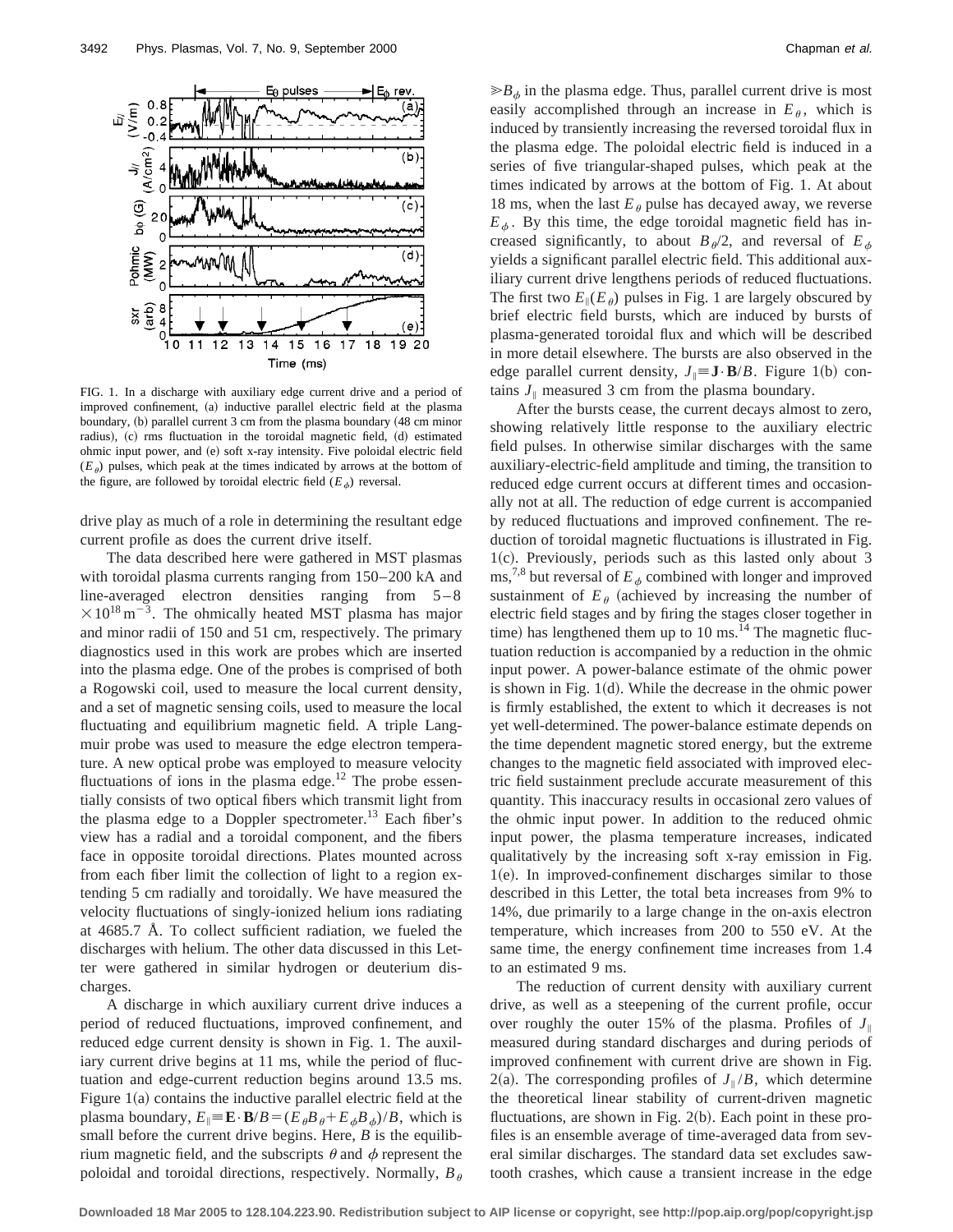

FIG. 2. From discharges with auxiliary current drive and improved confinement and from standard-confinement discharges, without auxiliary current drive, (a) parallel current density, and (b) parallel current density normalized to the local magnetic field. Plasma boundary is at 51 cm. Statistical error bars are same size as the plot symbols.

current, $3-5$  and the improved-confinement data set excludes bursts, which sometimes appear during periods when the edge current is otherwise reduced. In the standard current profile, there is a flat region centered at 45 cm. Since the current profile must steepen further inside the plasma (the estimated current density at the plasma center is about 80  $A/cm<sup>2</sup>$ ), this flat region is expected to be localized. The flattening may be due to the quasilinear effect of poloidal mode number  $m=0$  fluctuations, which are resonant in the flattened region. With current drive, the increase in the reversed toroidal magnetic field moves the  $m=0$  resonant surface deeper inside the plasma.

The reduction of edge parallel current is qualitatively explicable in terms of modifications to the terms in parallel Ohm's law, which can be cast as  $J_{\parallel} = \sigma(E_{\parallel} + E_f)$ , where  $\sigma$  $\propto T_e^{3/2}/Z$  is the electrical conductivity,  $T_e$  is the electron temperature, *Z* is the mean ionic charge,  $E_{\parallel}$  is the applied parallel electric field,  $E_f = \langle \mathbf{v} \times \mathbf{b} \rangle_{\parallel}$  is the fluctuation-induced parallel dynamo electric field, and **v** and **b** are the fluctuating velocity and magnetic field, respectively. In the edge of standard plasmas without current drive,  $E_{\parallel}$  is small and negative, while it becomes larger and positive with auxiliary current drive. Thus, the reduction of current with auxiliary current drive must entail a decrease in  $\sigma$  and/or  $E_f$ .

To detect changes in  $\sigma$ , we measured the edge temperature with a Langmuir probe. We are as yet unable to measure *Z*. Profiles of  $T_e^{3/2}$  are shown in Fig. 3. In each of the profiles, we have included data at 39 cm from our Thomson scattering diagnostic. Due to thermal loading of the Langmuir probe tips, which increases with insertion depth and can distort the data, we only insert the probe to a minor radius of 48 cm. All of the data points are averages over an ensemble of similar discharges. In the absence of current drive, the probemeasured edge temperature is roughly constant in time, but during periods of reduced fluctuations like that in Fig. 1, *Te*



FIG. 3. The electron temperature, to the power of  $3/2$ ,  $(\times)$  from discharges with auxiliary current drive and current reduction and  $(\bullet)$  from standardconfinement discharges, without auxiliary current drive. The data at 39 cm are from Thomson scattering, while the other data are from the Langmuir probe. Inset is an expanded view of the probe data. Except for the error bar shown, statistical error bars are same size as the plot symbols. Plasma boundary is at 51 cm.

decreases with a time evolution similar to that of the edge current. This is concurrent with the large increase in the central electron temperature. Comparing the profiles of the probe-measured data (inset in Fig. 3), the temperature change in the current-drive case contributes to a reduction in the electrical conductivity of about a factor of two. Plasma– wall interaction and impurity influx decrease in the currentdrive case, so we expect that *Z* will decrease in the edge. Hence, the net conductivity likely decreases modestly, at most by a factor of two.

The other term in Ohm's law that can contribute to the decrease in edge current is  $E_f = \langle \mathbf{v} \times \mathbf{b} \rangle \approx \langle v_a b_r - v_r b_a \rangle$ , where the subscript *r* indicates the radial direction, and the brackets indicate a flux surface average. The optical probe, used to measure velocity fluctuations, is quite perturbative relative to the other probes used here. In discharges with auxiliary current drive, it extends by several ms the bursty phases like that in Fig. 1. Burst-free periods were only achievable by limiting the insertion of the optical and magnetic sensing probes to a minor radius of 48 cm. The probes were at the same toroidal location but separated by about 18° poloidally.

With auxiliary current drive, the two fluctuation products,  $|v_a||b_r|$  and  $|v_r||b_a|$ , not including the cross-coherence or cross-phase, decrease substantially. This is illustrated in Fig. 4, in which we present the time evolutions of data averaged over 43 similar discharges. In all 43 discharges, the auxiliary current drive begins at 10.1 ms, and only discharges whose bursty phases end by 18 ms were included in the ensemble. In Fig.  $4(a)$  is the inductive parallel electric field at the plasma boundary, in which one can discern the five poloidal electric field pulses followed by toroidal electric field reversal. The ohmic input power in Fig.  $4(b)$ reaches a minimum from about 18–19 ms due to the cessation of the bursts. In the last two plots are the fluctuation products, which decrease rather suddenly at about 12.5 ms, reflecting a decrease in the frequency of the bursts. A further, albeit slight, decrease occurs after about 18 ms, when the bursts are finally suppressed altogether.

Including the coherence and phase, the total dynamo electric field in the burst-free period (from  $18-19$  ms) in Fig.